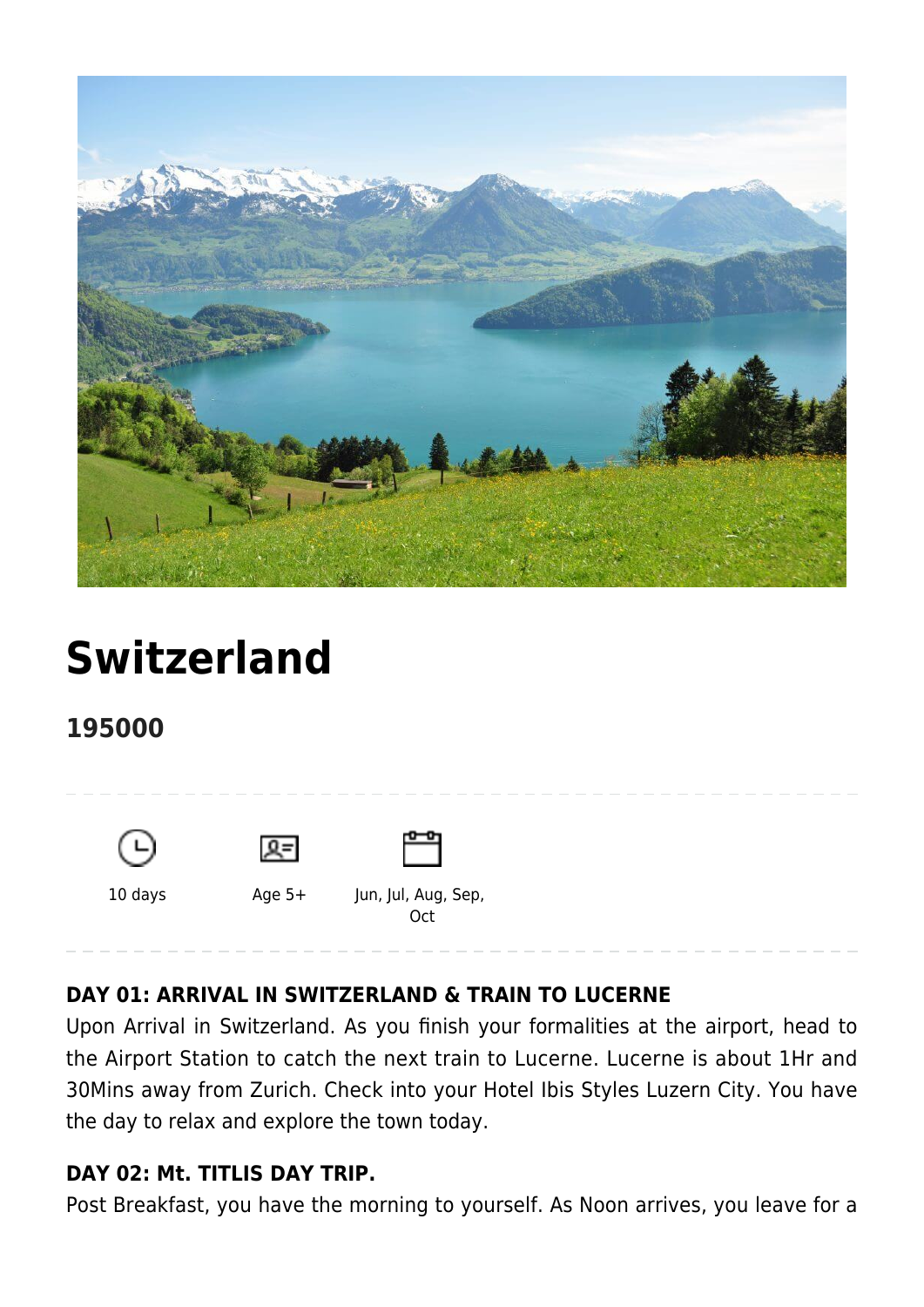Guided Tour of Mt. Titlis! Live the high life on Mount Titlis with this exhilarating guided tour to the summit of one of the most emblematic peaks in the Alps. We'll bring you to the picture-postcard village of Engelberg, nestling at the foot of the north face of Mount Titlis. . Located in a pristine alpine valley surrounded by majestic mountains, the town is beautiful whether blanketed by winter snows or surrounded by verdant vegetation in summer. We'll take the cable car to reach the summit, which is more than 3,000 metres above sea level. Enjoy the spectacular sight of the glacier's deep crevasses and gigantic ice boulders from the Rotair, the revolving gondola lift that allows you an unrestricted 360-degree view of the magnificent landscape. At the top of Mount Titlis, a dramatic alpine panorama awaits you. Enjoy magnificent views of the Alps from the restaurants or the sun terrace. Visit the shimmering 350-metre-long Ice Grotto or take a ride with the IceFlyer, which brings you almost face to face with the crevasses. Hop on to the Fun Lift for sledging or even engage in a snowball fight. Later, return to your Hotel and spend the evening rejuvenating from this exhilarating experience.



#### **DAY 03: LEAVE FOR INTERLAKEN & FREE DAY**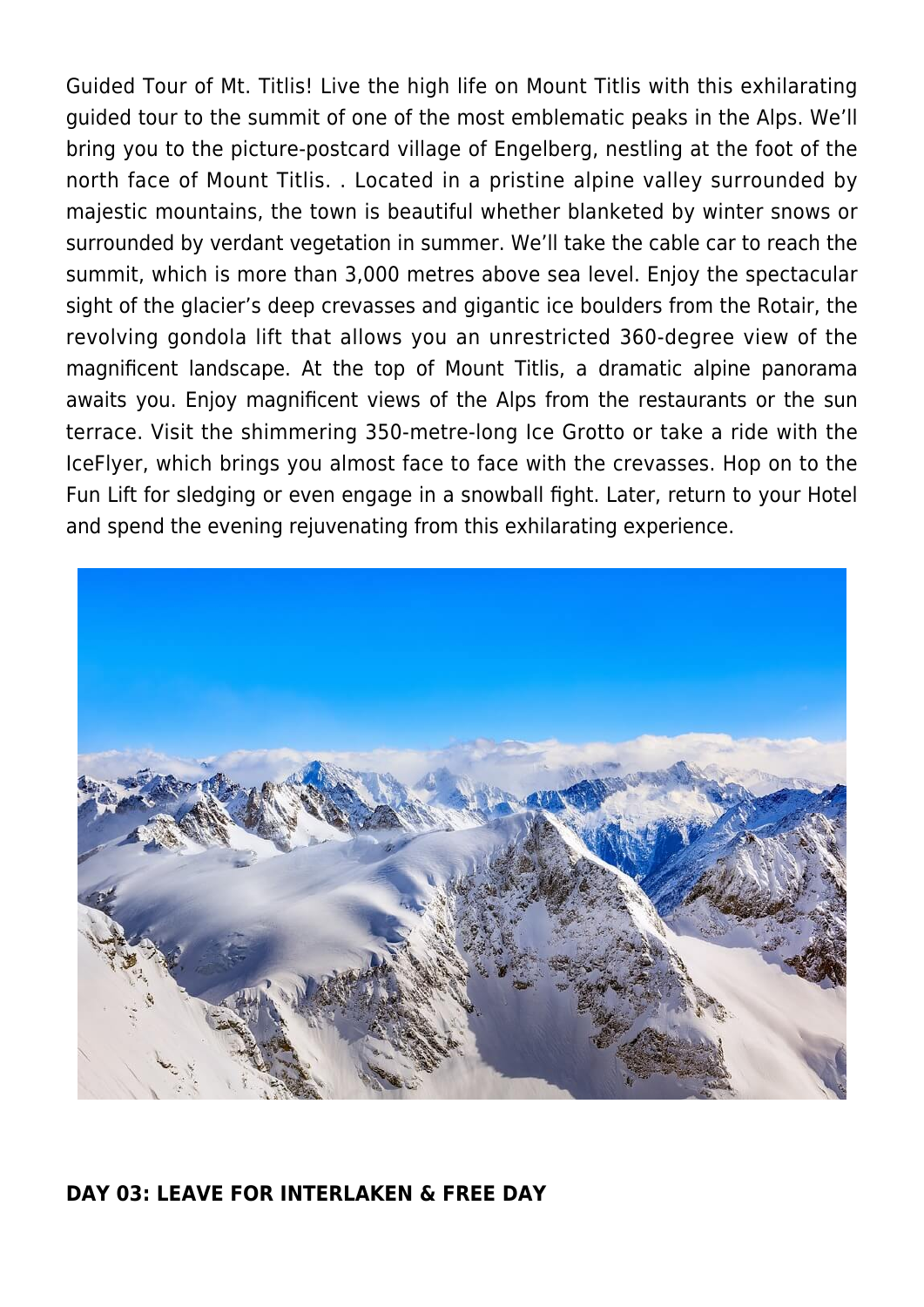After breakfast, you can check out from your Hotel and leave for your train to Interlaken. Upon Arrival

in Interlaken, you have the day to yourself.

# **DAY 04: JUNGFRAUJOCH DAY TRIP**

Post breakfast, you leave for your trip to Jungfraujoch! Get the best experience of your journey out of this day trip as you Enhance your experience of Jungfrau's Alpine majesty on an exhilarating full-day excursion from Interlaken to the Top of Europe. With a professional guide, travel by luxury coach through spectacular Swiss scenery to the village of Grindelwald. Board a cogwheel train up the Jungfraujoch pass and arrive at Europe's highest railway station, known as the 'Top of Europe'. Absorb magnificent panoramas of snow-capped Alpine spires from a height of 11,333 feet (3,454m); gaze at the jagged peak of Europe's largest glacier; and explore a fairytale ice palace while enjoying illuminating commentary from your guide.

# **DAY 05: FREE DAY TODAY**

Post breakfast, you have the day to yourself today to enjoy this small little town on your own. Interlaken has several adventures you can take up and it is also very reputed for the chocolates in

store. Or, you can just relax and enjoy the serene beauty of this town.

# **DAY 06: ZERMATT OR LUGANO**

You check out of Interlaken today as you make your way to Lugano or Zermatt. Both places are charming in its own way.

**Zermatt:** Upon Arrival in Zermatt -The Matterhorn Town, you can explore the town, renting a bicycle or you can catch The Gornergrat train. It goes from the village centre in Zermatt to Gornergrat (3,089m) in 33 minutes. From this vantage point, one of the most beautiful mountain panoramas in the world opens up – with a view of the Matterhorn (4,478 m).

**Lugano:** Upon Arrival in Lugano – you have the day to yourself today to explore and roam the town freely on your own.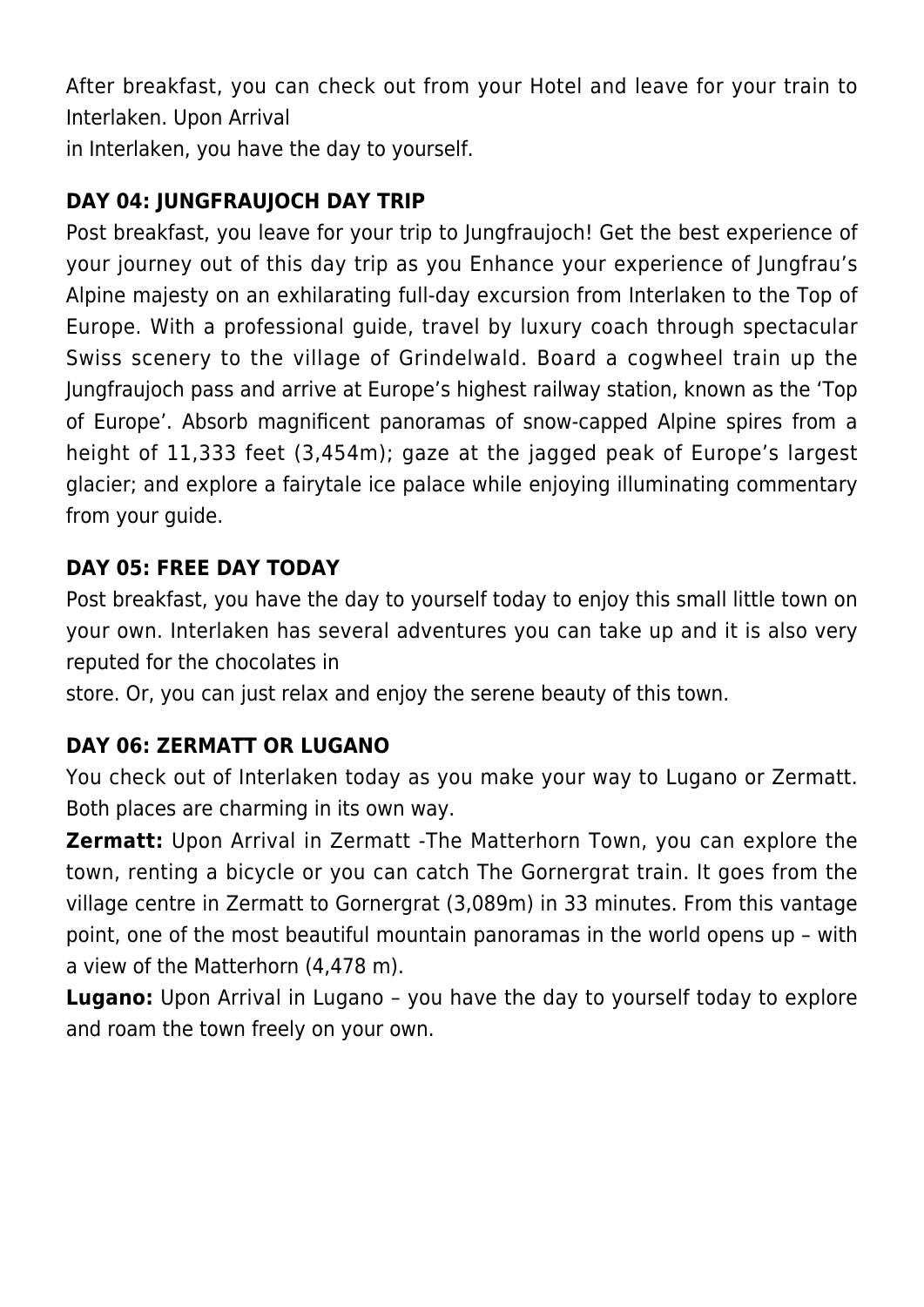

### **DAY 07: DAY 02 IN ZERMATT OR LUGANO**

Today is your last day in Zermatt or Lugano.

**Zermatt:** On your 2nd day in Zermatt, in the morning take The funicular ride from the valley station in Zermatt to Sunnegga which takes just 3 minutes. The railway, fully renovated in 2013, leads up a rock tunnel through the inside of the mountain to this sunny, scenic terrace with incomparable views of the Matterhorn. The Leisee lake offers a refreshing dip. The rest of the day is free for you.

**Lugano:** On your 2nd day in Lugano, From Lugano, take a 35-minute boat ride to Melide, and visit Swissminiatur. Swissminiatur is a model village which shows you the most picturesque sites of Switzerland: towns, villages, monuments, transportation, etc. All 120 models at scale of 1:25. The Swissminiatur's Model Railway has a length of 3560 metres. The whole installation is mechanical and centrally controlled. After visiting Swissminiatur, take a boat back to Lugano. With this package you are also entitled to take a return funicular ride to the top of Monte Bre mountain. So, you can enjoy the view of Lake Lugano and, if you are lucky, Switzerland's highest mountain Monte Rosa or even Milan in Italy.

## **DAY 08: JOURNEY TO ZURICH AND CITY TOUR**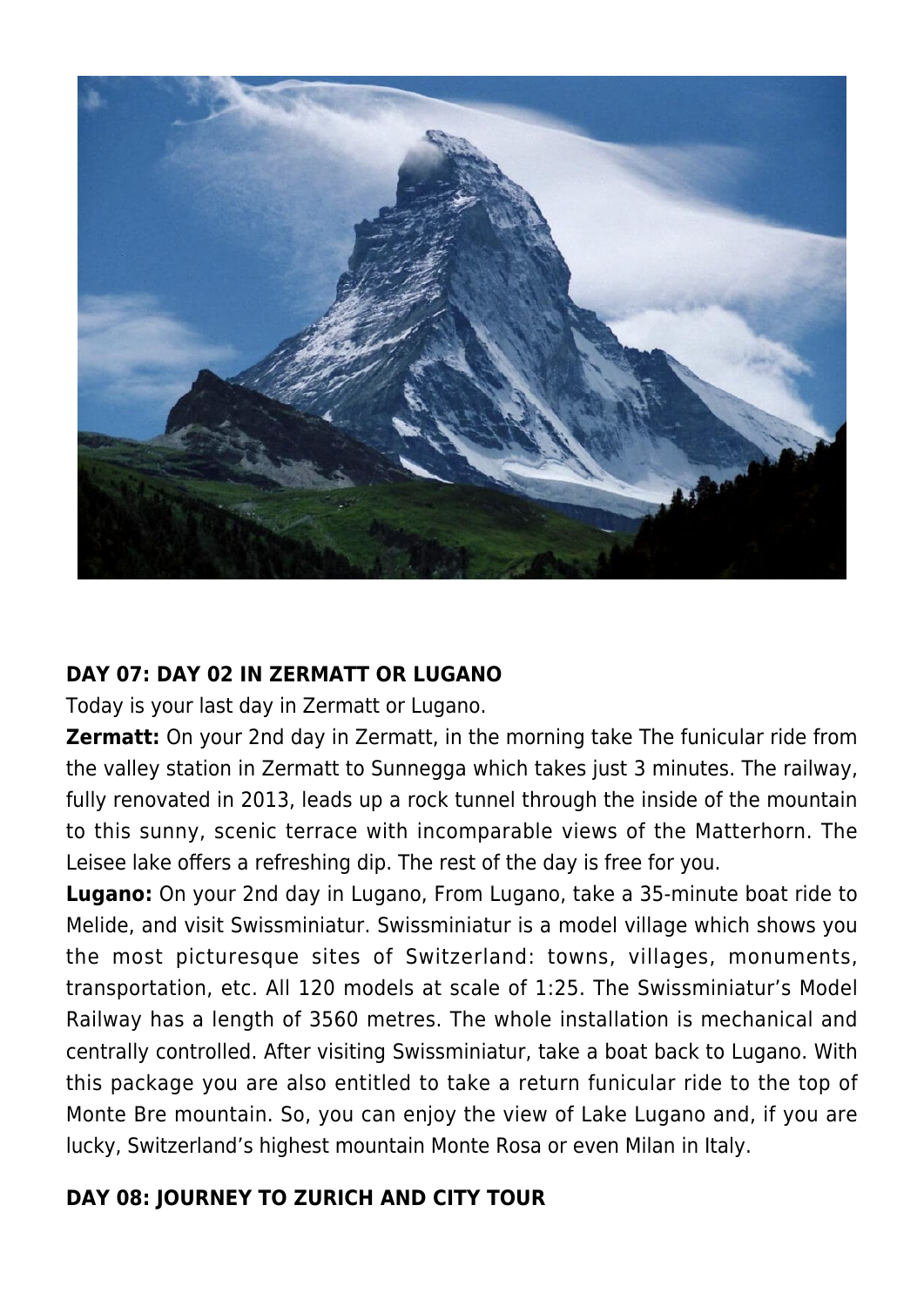Check out of Zermatt or Lugano in the morning as you make your way to Zurich. Upon Arrival in Zurich, you have the afternoon to yourself post which starts your city tour of Zurich at 4PM. Catch all that the city has to offer to you on this introductory city tour.



# **DAY 09: RHINE FALLS TOUR (optional)**

Leave your Hotel in the morning today and head for the Rhine Falls. Your coach will start from Zurich city centre and will head towards the fantastic nature spectacle Rhine Falls, Europe's largest waterfall. You will be dropped off on the north bank of the river Rhine where you can admire the turreted castle called Schloss Laufen on a cliff directly above the falls. The tour also takes you to Northern Switzerland close to the German border where you will drive through Schaffhausen, the capital of the canton with its famous Munot Fortress, dating from the 16th century. Return to Zurich by 3 PM.

## **DAY 10: LEAVE FOR HOME**

Check out of your Hotel in the Morning and then leave for the airport as you make your journey back home.